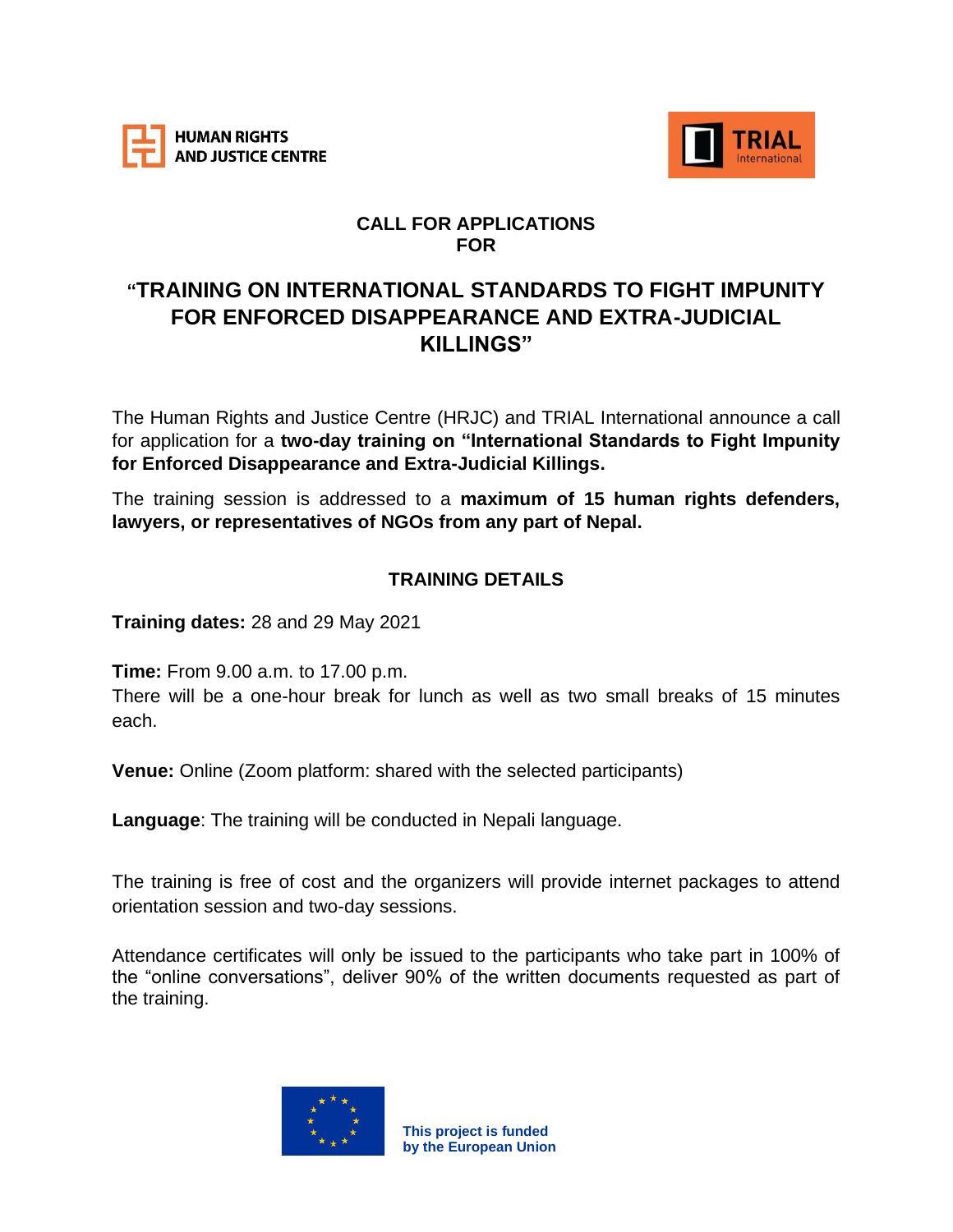#### **CONTENT OF THE TRAINING**

The training session will be held by national experts and it will include both theoretical sessions and discussion platforms. The training aims at illustrating the existing national and international standards to fight impunity for enforced disappearance and extrajudicial killings. Participants will learn about how to identify and document a case of enforced disappearance or extra-judicial killing pursuant to international law and the available avenues at the international level to report such cases (with particular attention to the United Nations Special Procedures and Treaty Bodies). Moreover, the training will provide practical knowledge on how to submit reports and communications concerning enforced disappearances and extra-judicial killings to the competent United Nations Special Procedures.

#### **ELIGIBILITY CRITERIA FOR PARTICIPATION**

To take part in the training, participants must:

- Hold a Bachelor degree in Law, Social Science or any other relevant field; and
- Can read and understand and be fluent in written as well as spoken Nepali.

Understanding English language would be an asset. Prior experience in supporting victims of human rights violations would be an asset.

## **APPLICATION PROCEDURE**

Interested candidates should submit their application by e-mail to [contact@hrjc.org.np](mailto:contact@hrjc.org.np) indicating in the subject of the e-mail "**Application for Training on International Standards on ED and EJK- May2021**".

Applications are accepted until **20 May 2021 at 17.00 p.m. Kathmandu time.**

Selected candidates will be notified by **21 May 2021, by 17.00 p.m.**

#### **REQUIRED DOCUMENTS**

Prospective candidates are expected to briefly explain their interest in the training (in English), and submit the following documents:

- CV
- Expression of Interest,
- A copy of identity card (eg, identity card/lawyer's card/id of representing organization)